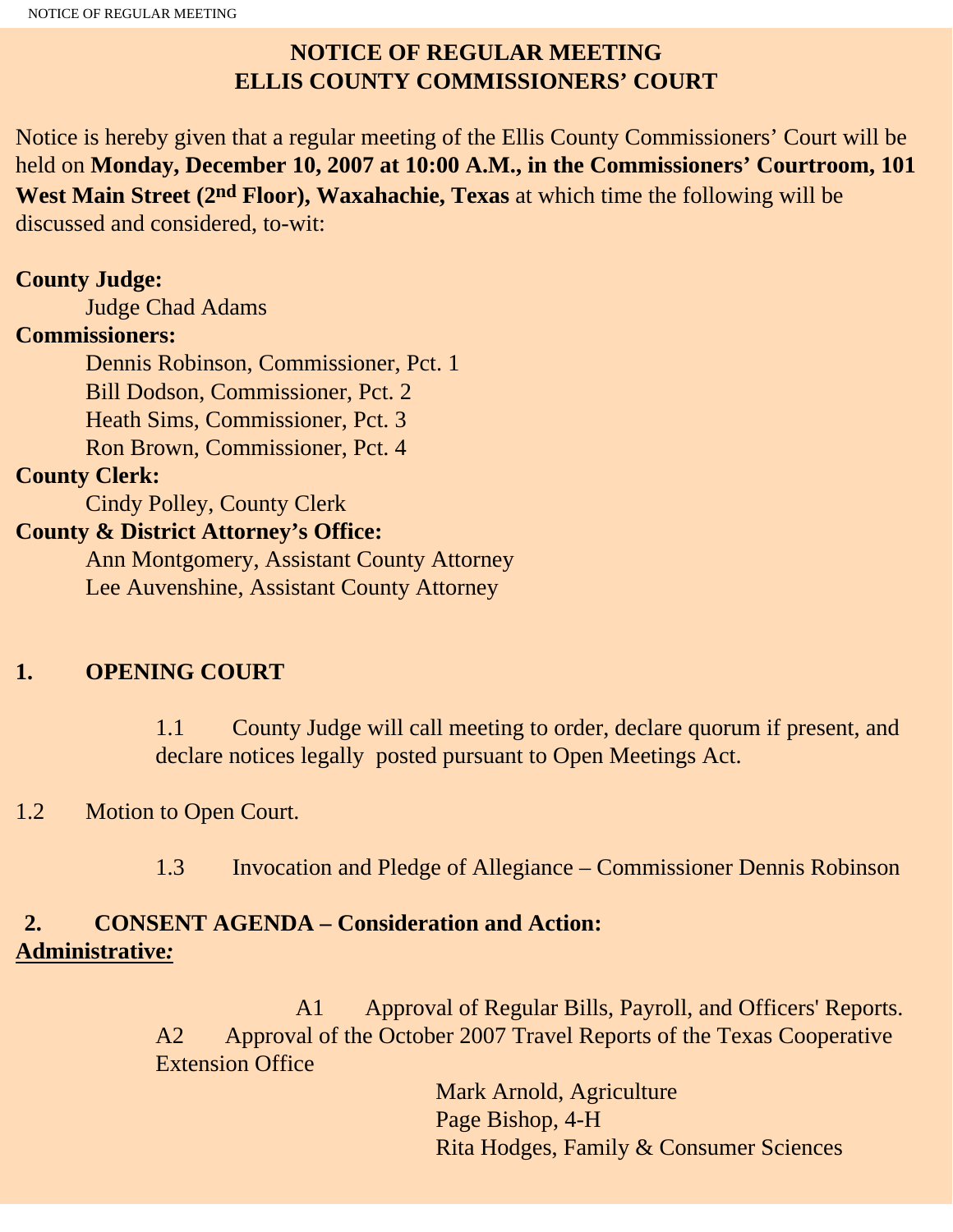A3 Approval of the Memorial Marker Highway Sign Agreement for the FM 55 Bridge at Chambers Creek.

 A4 Approval of Advance Funding Agreements for the replacements of the following bridges:

> Franks Rd @ Richland Cr, Bridge No. AA0280-002 Morgan Rd @Hog Creek Trib, Bridge No. AA0882-002 Pecan Tree Rd @ Onion Cr., Bridge No. AA0322-001 Pluto Road @ Mill Creek, Bridge No. AA0258-001 Schield Rd @ Elm Br., Bridge No. AA0301-001

#### **Financial:**

F1 From 5-001-030-0502 Salary, 5-001-0030-0553 FICA, 5-001-0030-0554 Retire, 5-001-0030-0550 Hosp to 5-001-0030-0801 Supplies, 5-001-0030-0819 Computer – Mike Navarro, Auditor

F2 From 3-012-0000-0302 Fund Balance to 5-012-0754-0906 Culverts – Ron Brown, Commissioner, Pct. 4

#### **Simplified Plat:**

2.1 Crestview Acres, 2 lots, Elizabeth Lawrence, Pct. 1.

## **3. ADMINISTRATIVE**

3.1 Update on NorthSTAR and review of local/strategic planning efforts. Discussion (input and suggestions from Commissioners' Court) on how best to assess the needs of Ellis County and the Court's preferences for ongoing communication from NTBHA.-

Patricia Wooldridge, MSCJA / Clinical Systems Analyst

3.2 Consideration and action to approve a *Work Order Under Interlocal Agreement* as submitted by Don Keilers, City Councilmen with the City of Alma to grade Toth Road and Alma Dr. to the city limits for road work performed by Road and Bridge, Pct. 2 at an estimated costs of \$224.13.

Bill Dodson, Commissioner, Pct. 2

3.3 Presentation of petitions and discussion regarding re-instating the Ellis County ordinance regarding animals on leashes in rural areas and in the city limits. Kennette Davis, Citizen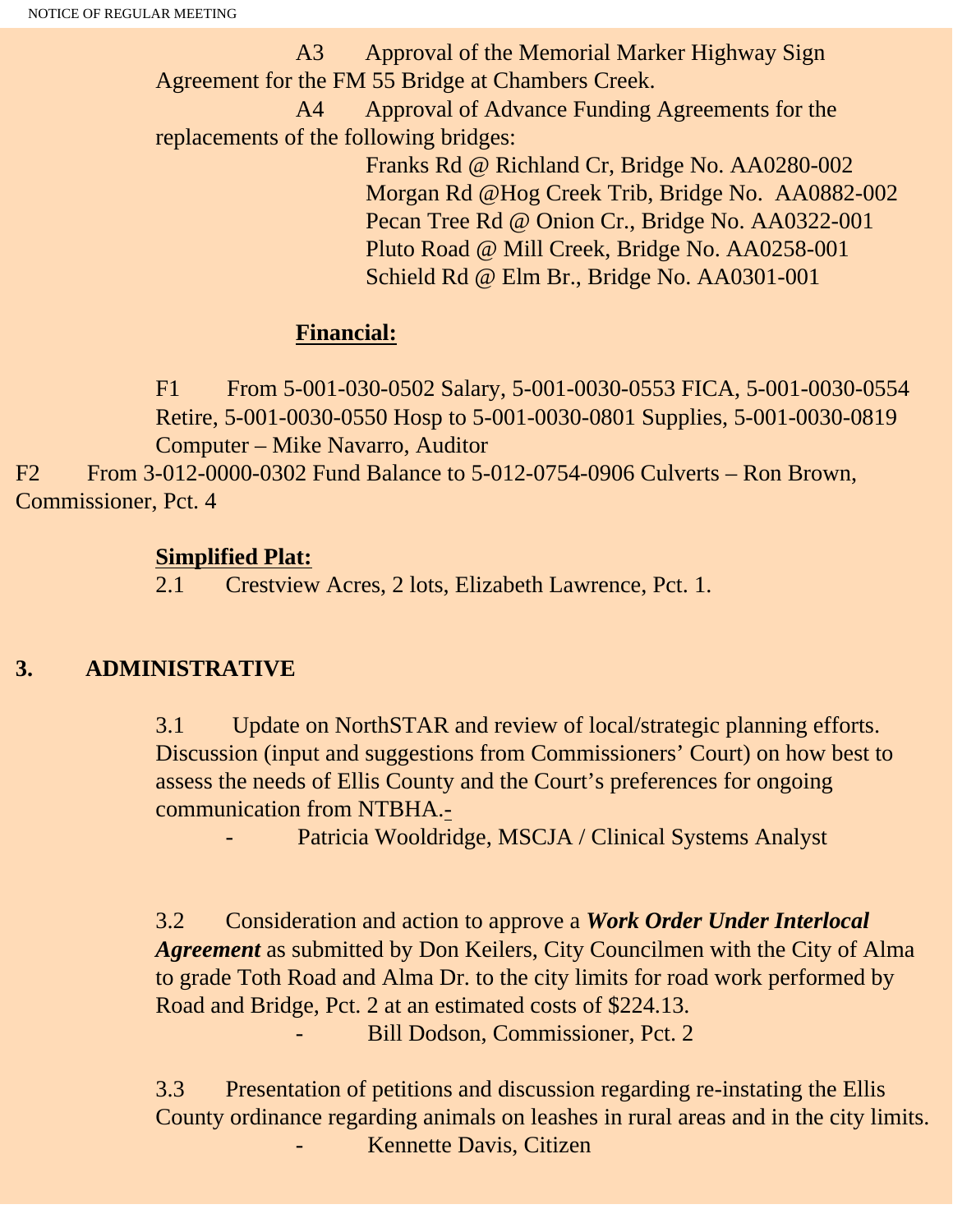Bill Dodson, Commissioner, Pct. 2

3.4 Consideration and action to rescind the Ellis County Burn Ban enacted on November 13, 2007 in minute order 419.07.

Jim Pharr, Fire Marshal Investigator

3.5 Consideration and action to adopt an order to prohibit or restrict the sale or use of "restricted fireworks" which are defined as "skyrockets with sticks" and "missiles with fins" as stated in 49 Code of Federal Regulations, §173.100(r)(2). Jim Pharr, Fire Marshall Investigator

3.6 Consideration and action to approve the renewal of the contract with Comtex in the amount of \$33,000 for the maintenance and repair service agreement on the Ellis County radio towers and dispatch equipment effective October 1, 2007 through September 30, 2008.

John Knight, Sheriff's Office

3.7 Consideration and action to approve a Joint Resolution for a Joint Primary for the March 4, 2008 Primary Election as prescribed by the Texas Secretary of State.

Jane Anderson, Elections Administrator

3.8 Consideration and action to approve billing the City of Midlothian for the November 2007 Local Option Elections.

Jane Anderson, Elections Administrator

3.9 Consideration and action to approve an increase to the county mileage reimbursement from 48.5 cents per mile to 50.5 cents per mile in accordance with changes made by the Internal Revenue Service, effective January 1, 2008. - Holly Davis, Special Projects Director

3.10 Consideration and action to approve a "Clean Fleet Vehicle Ordinance" to comply with guidelines set by the Regional Transportation Council for vehicle acquisition, vehicle operation, and vehicle maintenance.

- Holly Davis, Special Projects Director

3.11 Consideration and action regarding the reappointment of the following individuals to the Ellis County Emergency Service District Boards. The appointees are to be reappointed to serve two-year terms effective January 1, 2008 through December 31, 2009: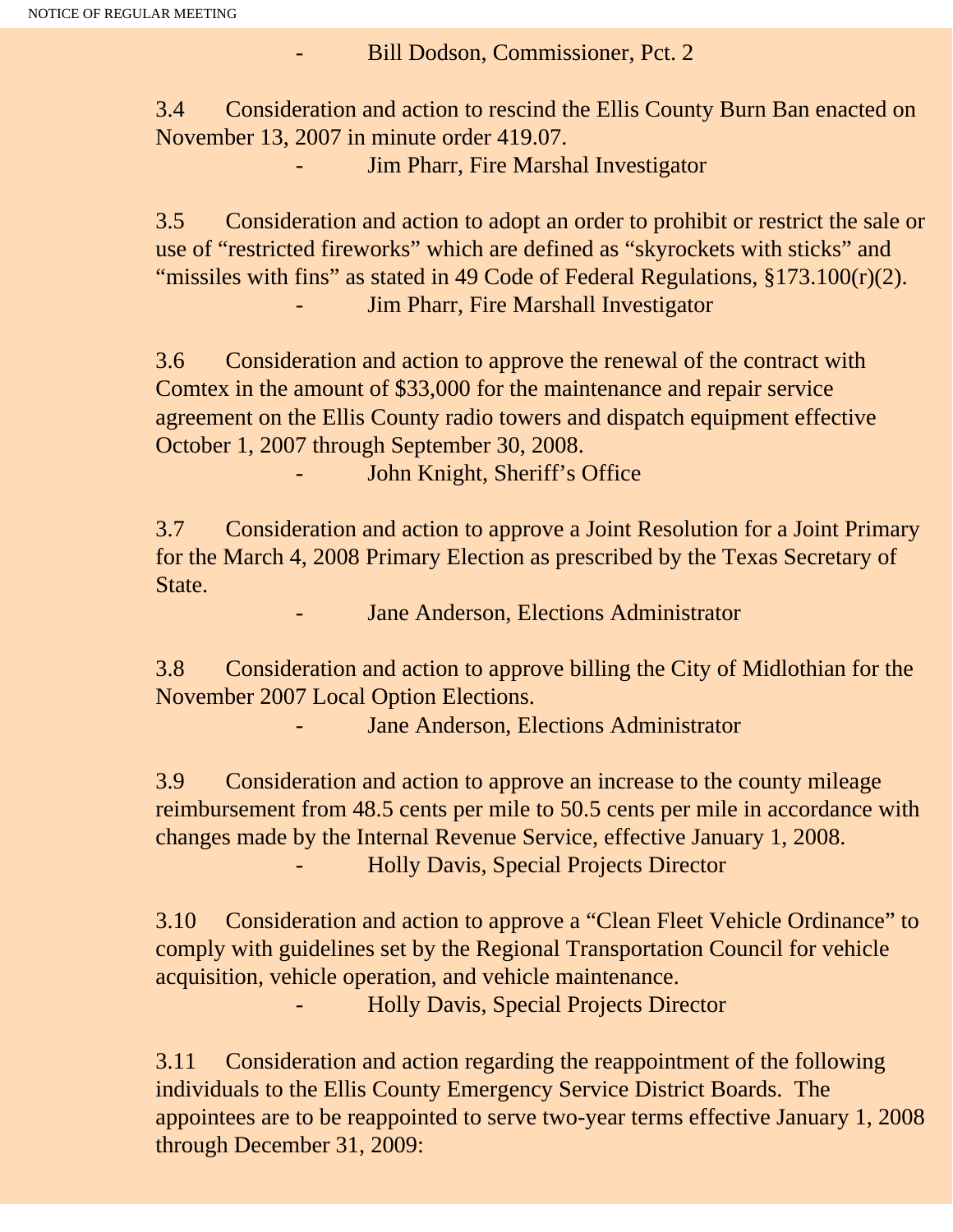|                 | Maypearl ESD $#1$<br>Manning |                    | <b>Garry Harris</b>      |                                   | Midlothian ESD #2 |                       |
|-----------------|------------------------------|--------------------|--------------------------|-----------------------------------|-------------------|-----------------------|
|                 |                              |                    | Norquist Wade            |                                   |                   | Ronnie                |
|                 | Russell                      |                    |                          |                                   |                   |                       |
|                 |                              |                    | Don Frisbee              |                                   |                   | Frank                 |
|                 | Hazzard                      |                    |                          |                                   |                   |                       |
|                 | Italy ESD#3                  |                    |                          | Jackie Dwayne Cate Red Oak ESD #4 |                   | <b>Andy Lancaster</b> |
|                 |                              |                    |                          |                                   |                   | <b>Ernie Martinek</b> |
|                 | Ferris ESD #5                | Paul W. Jones      |                          | Waxahachie ESD #6                 | <b>James Self</b> |                       |
|                 |                              | <b>Eddie Miner</b> |                          |                                   | <b>Jimmy Roy</b>  |                       |
|                 | <b>Bristol ESD #7</b>        |                    | <b>Billie Tom Fulton</b> | Avalon ESD #8                     | Dave              |                       |
| <b>Bundrick</b> |                              |                    |                          |                                   |                   |                       |
|                 |                              |                    | <b>Ricky Sparkman</b>    |                                   | Debbie            |                       |
| <b>Scruggs</b>  |                              |                    |                          |                                   |                   |                       |

Teaner Johnson

- Holly Davis, Special Projects Director

3.12 Consideration and action to accept the resignation of Thomas Leyfield from the Palmer Emergency Service District Board #9, effective immediately.

- Holly Davis, Special Projects Director

Dennis Robinson, Commissioner, Precinct 1

3.13 Consideration and action to appoint Kenny Caldwell to the Palmer Emergency Service District Board #9, effective immediately, to fill the unexpired term of Thomas Leyfield and further to serve a regular two-year term on the board of ESD #9, effective January 1, 2008 through December 31, 2009.

- Holly Davis, Special Projects Director
- Dennis Robinson, Commissioner, Precinct 1

 3.14 Consideration and action authorizing payment in an amount up to \$500.00 to Loretta Harper for repairs to a vehicle owned by her which was allegedly damaged by an employee of Ellis County during the course of his employment on or about November 6, 2007, in exchange for a full release of all claims against Ellis County related thereto.

Lee Auvenshine, Assistant County and District Attorney

3.15 Consideration and action authorizing payment in the amount of \$637.65 (\$476.00 overpayment of fines and court costs and \$161.65 settlement) to Travis Matthew Tull for settlement of a potential claim against Ellis County for a cause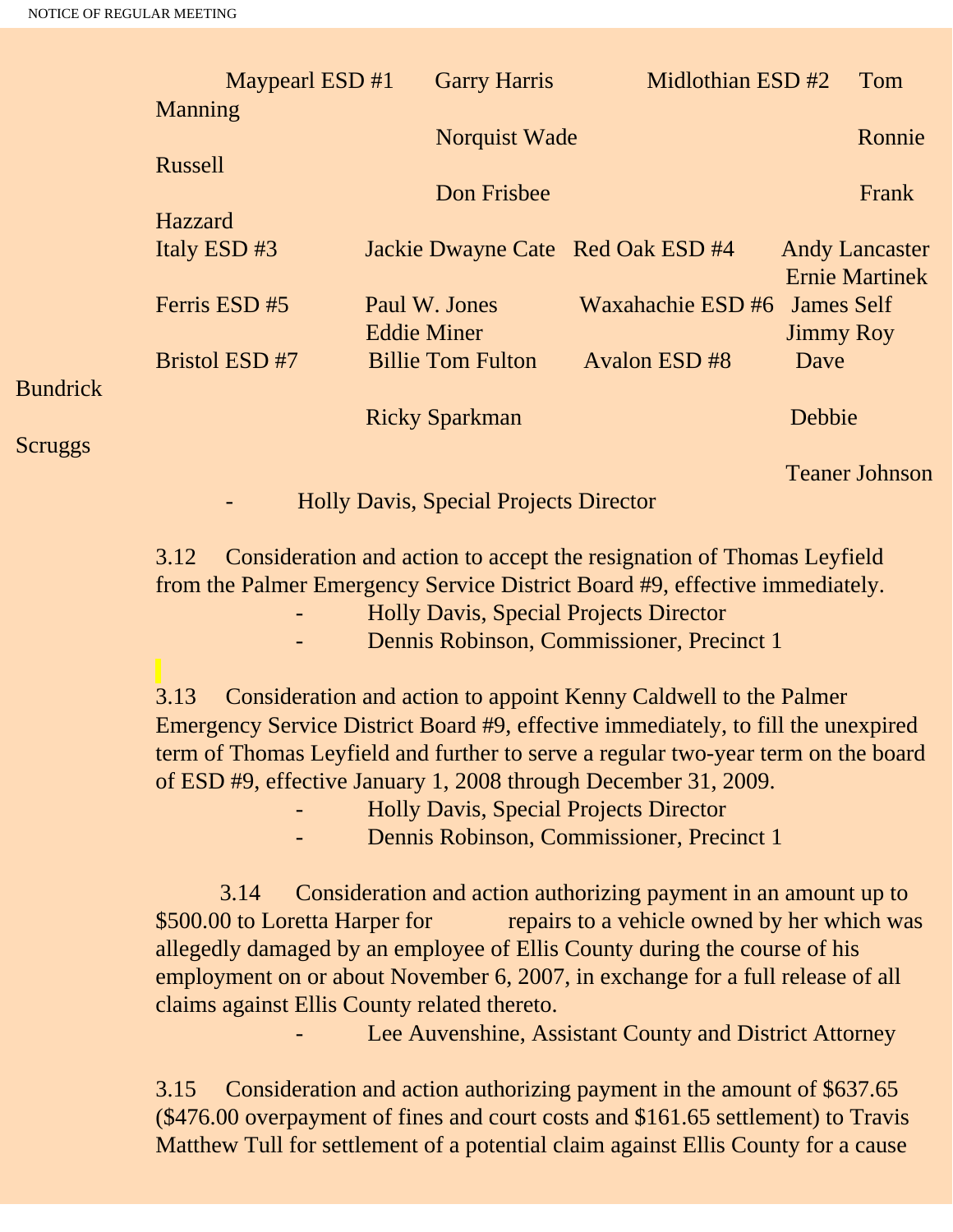of action arising on November 12, 2007.

Ann Montgomery, Assistant County and District Attorney

## **4. PURCHASING Consideration and action regarding the following presented by Richard Denniston, Purchasing Agent:**

4.1 To award the 2008 annual requirement for Lightweight Road Surfacing Aggregate to TXI.

4.2 To award the 2008 annual requirement for Metal Culverts for all precincts to Contech Construction Products in Irving, Texas.

4.3 To award the 2008 annual requirement for Printing Services to Office Depot as the Primary Supplier and Marfield Printing as the Secondary Supplier. 4.4 To award the 2008 annual requirement for Recycled Concrete Flex Base to Big City Crushed Concrete.

4.5 To award the 2008 annual requirement for Convenience Store Gas to Colwell Oil Company and to Pearman Oil Company.

4.6 To award the 2008 annual requirement for Wholesale Gas and Diesel for all Precincts to Avenue Fuel Distributors in Ennis, Texas (Primary Supplier) and Colwell Oil Company (Secondary Supplier).

# **5. RECESS TO CONVENE TO EXECUTIVE SESSION**

## **6. EXECUTIVE SESSION**

"The Commissioners' Court of Ellis County reserves the right to adjourn into **Executive Session** at any time during the course of this meeting to discuss any of the matters listed in this agenda, in the order deemed appropriate, as authorized by Texas Government Code §551.071**,** or to seek the advice of its attorney and/or other attorneys representing Ellis County on any matter in which the duty of the attorney to the Commissioners' Court under the Texas Disciplinary Rules of Professional Conduct of the State Bar of Texas clearly conflicts with Texas Government Code Chapter 551 or as otherwise may be permitted under §551.071."

6.1 Pursuant to Section 551.071 of the Government Code, consultation with counsel concerning approval of settlement with Loretta Harper for repairs to a vehicle owned by her which was allegedly damaged by an employee of Ellis County during the course of his employment on or about November 6, 2007.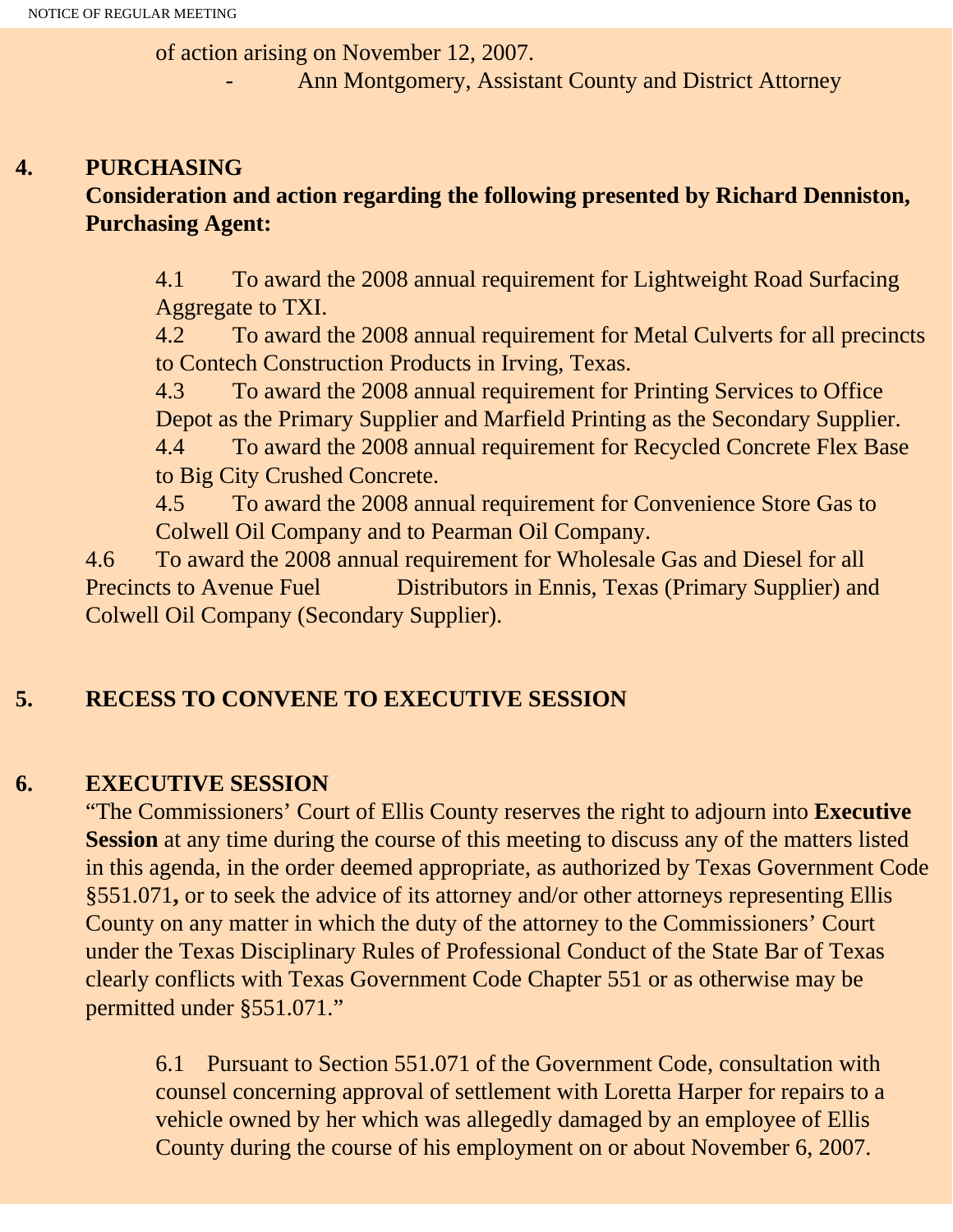6.2 Pursuant to Section 551.071 of the Government Code, consultation with counsel concerning approval of settlement with Travis Matthew Tull for settlement of a potential claim against Ellis Count for a cause of action arising on November 12, 2007.

#### **8. ADJOURNMENT OF EXECUTIVE SESSION**

#### **9. ADJOURNMENT**

Signed this the 6th day of December, 2007.

 $\overline{\phantom{a}}$  , and the set of the set of the set of the set of the set of the set of the set of the set of the set of the set of the set of the set of the set of the set of the set of the set of the set of the set of the s

Chad Adams Ellis County Judge

I, the undersigned, County Clerk of the Ellis County Commissioners Court do hereby certify that the above Notice of Regular Meeting of the Ellis County Commissioners Court is a true and correct copy of said Notice, that I received said Notice, and it was posted at the doors of the Ellis County Courthouse, a place readily accessible to the general public at all times on the 6th day of December, 2007, at \_\_\_\_\_\_\_\_\_\_\_\_ a.m./p.m.

Cindy Polley, County Clerk

By\_\_\_\_\_\_\_\_\_\_\_\_\_\_\_\_\_\_\_\_\_\_\_\_\_\_\_\_\_\_\_\_\_\_

 The Commissioners Court reserves the right to consider and take action on the above agenda items in any particular order.

 Anyone wishing to address the Commissioners Court concerning a posted agenda item must make a formal request by presenting a "Participation Form" to the County Clerk at least 10 minutes prior to the beginning of the